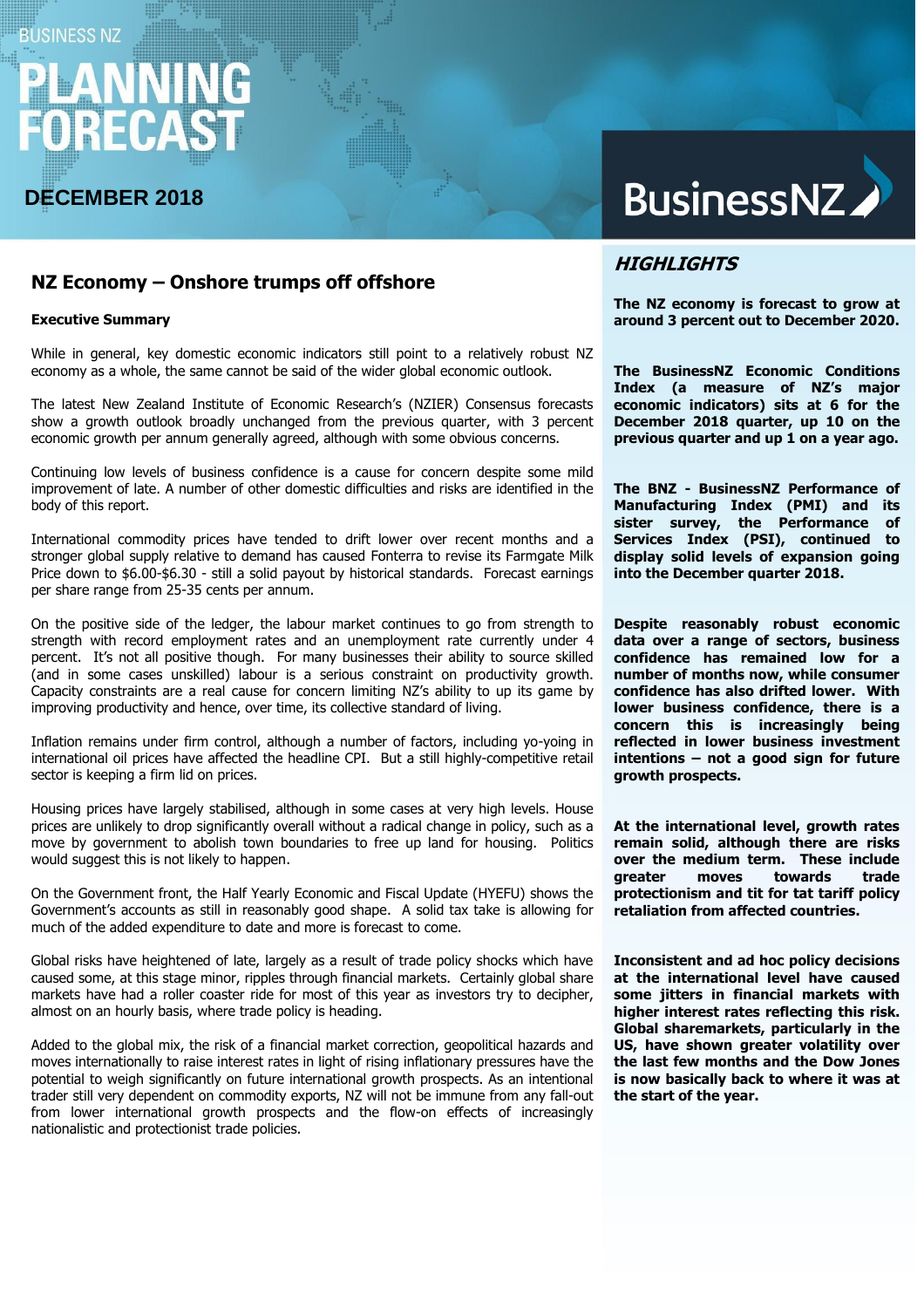#### **PART 1: THE NZ ECONOMY – WHERE ARE WE NOW?**

#### **BusinessNZ Economic Conditions Index (ECI)**

The overall BusinessNZ Economic Conditions Index (a measure of NZ's major economic indicators) sits at 6 for the December 2018 quarter, up 10 on the previous quarter and up 1 on a year ago.<sup>1</sup>





Source: BusinessNZ

Data in the ECI is broken into four key sub-groups:

- Economic growth/performance indicators
- Monetary policy/pricing indicators
- Business/consumer confidence indicators
- Labour market indicators

Of the ECI sub-groups:

**Economic growth/performance indicators sit at 1 for the December 2018 quarter**, down 2 on the previous quarter and down 4 on a year ago. Despite these results, New Zealand's terms of trade (a measure of the purchasing power of its exports and a key indicator of the economy overall) still remain close to record levels.

**Monetary policy/pricing indicators sit at -2 for the December 2018 quarter**, up 2 on the previous quarter and down 4 on a year ago. Domestic inflation remains under firm control although internationally, inflationary pressures are slowly rising, with some upward lift in interest rates.

**Business/consumer confidence indicators sit at 7 for the December 2018 quarter**, up 10 on the previous quarter and up 11 on a year ago. Business confidence indicators have shown a slight recovery from their previous very downbeat state while consumer confidence continues to slip from previously relatively healthy levels.

**Labour market indicators sit at 0 for the December 2018 quarter**, down 3 on the previous quarter and down 2 on a year ago. Reasonable employment growth, lower net migration inflows, and unemployment below 4 percent are causing significant stress on businesses trying to source both skilled, and some extent unskilled, labour.

 $1$  The ECI tracks over 30 indicators on a quarterly basis. The overall index value for any particular quarter represents the net balance of the indicators (generally the number increasing minus the number decreasing) thus providing an overall measure of performance. In general, increases in an indicator are seen as positive (e.g. growth in GDP or employment) and declines as negative. However, this is not always the case; for example, declines in unemployment are seen as positive and increases as negative. The results for the December quarter 2018 are estimates based on available information to date.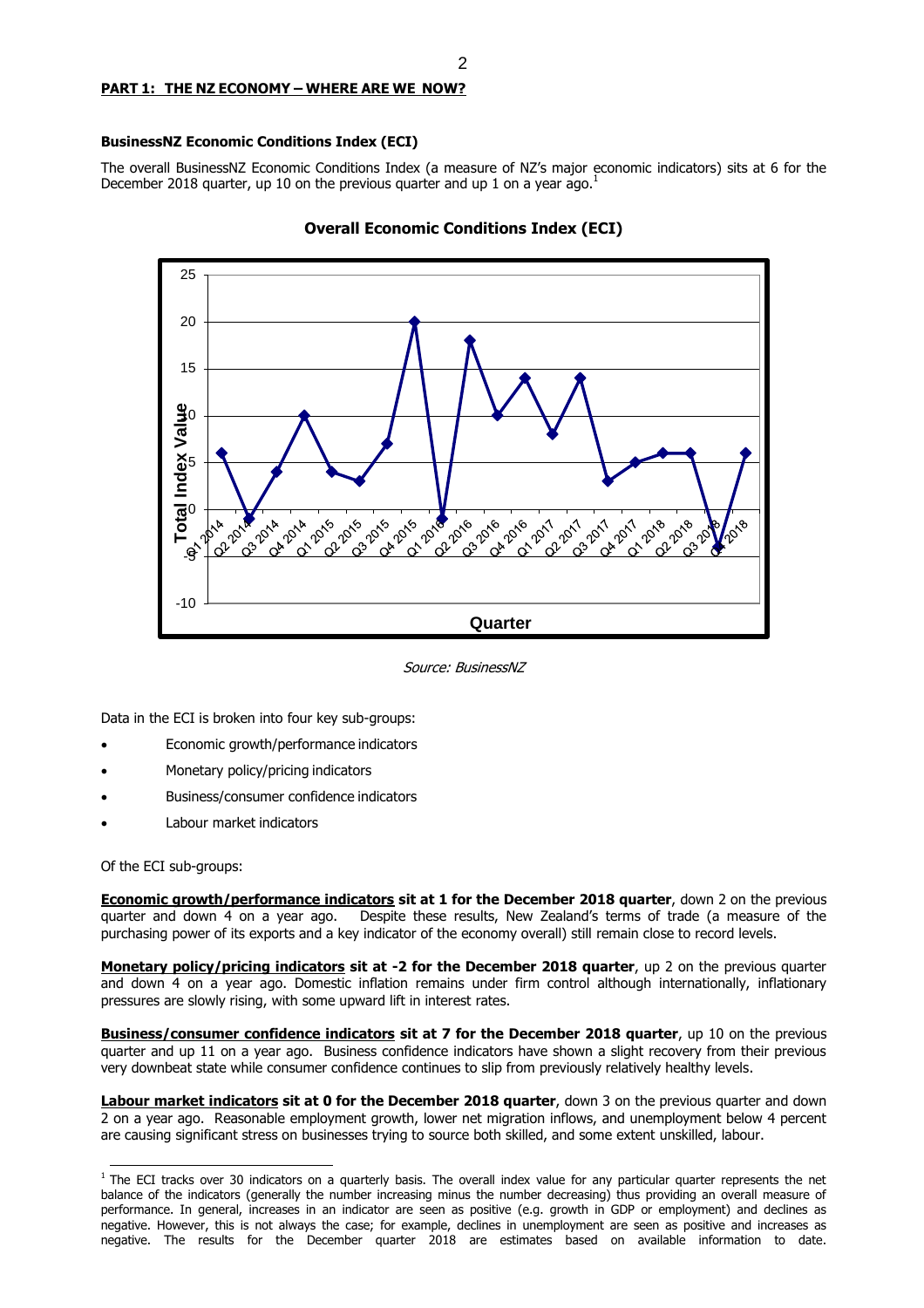#### **PART 2: THE NZ ECONOMY – WHERE ARE WE HEADING**

#### **1.1 Economic growth (GDP) – steady does it**

Forecasts out to December 2020 show the NZ economy continuing to grow at a similar rate to that currently – i.e. around 3 percent per annum.

While there are many positive economic indicators out there, including a labour market going from strength to strength, relatively solid international commodity prices (although with some softening of late), low inflationary pressures (domestically), and a housing market finally showing some sanity, there are still considerable risks.

With business confidence still at relatively low levels, a soft outlook for business investment intentions, along with a potentially lower profitability outlook, is still of concern. This state of affairs does not augur well for the future productivity improvements on which the economy depends if our collective standard of living is to rise over time.

While the Government's policy agenda is full steam ahead, there are still a number of working groups yet to report back – in some instances with consequences that could cause considerable stress to the business community.

The tax working group is due to present its final report to the Government in late January (a month earlier than originally anticipated) and although not privy to its findings and recommendations, it would be fair to say media comment suggests there may be some tensions within the group - perhaps not unexpected given the members' varying backgrounds. Controversial issues such as the scope of capital gains taxes and what is potentially in or out, could result in a far more complex taxation regime than currently, with major compliance cost implications for business.

One lessons to be had from the working group is that unduly restricting the ability to look comprehensively at an issue by imposing pre-determined exclusions (such as the family home from any capital gains tax investigation) makes it extremely difficult to come up with a reasonably cohesive set of recommendations without causing more mischief than offering solutions.

At present, the only real certainty is the uncertainty prevailing both internationally and domestically. Businesses, and indeed households, must increasingly manage a number of risk factors which in the past would have been considered one-offs or would not have fallen within the realm of rational possibility.

Domestically, risks include:

- High levels of both household and agricultural debt.
- The longer-term impact of Mycoplasma Bovis on agricultural production and capital stock numbers.
- Capacity constraints, not only in respect to natural resources (e.g. water) but wider constraints on labour supply.
- Transition costs associated with moving towards a zero-net carbon emission economy by 2050.
- The potential impact of uneven growth throughout NZ given varying regional growth rates.
- Potential political threats to the Government's ability to proceed with key regulatory reforms such as of the Resource Management Act (RMA), and more generally to the overall improvement of regulatory quality.
- The impact of significant changes to labour market legislation (including significant rises in the minimum wage) which could adversely affect both business costs and the ability of low-skilled persons to enter the labour market and improve their earnings potential over time.

The above factors together are likely to make forecasting future growth prospects extremely difficult.

On the international front, trade is a key issue causing international markets significant uncertainty and jitters. The on again off again tensions between Washington and Beijing have the potential to cause considerable damage, seriously undermining several decades' worth of good work in opening up international markets, with credible institutions such as the World Trade Organisation (WTO) leading the way. President Trump tweeting he is a "Tariff Man" doesn't really help to settle markets! As has been said many times, markets hate uncertainty and will build in buffers to take account of increased risk. This generally results in higher interest rates, a reduced supply of capital and lower growth.

The International Monetary Fund (IMF) has already cut its global growth forecasts as trade tensions between the US and its trading partners have started to hit economic activity worldwide.

The IMF has said the global economy is now expected to grow 3.7 percent this year and next year  $-$  down 0.2 percentage points from earlier forecasts.

The two countries at the centre of the ongoing tariff fight – the US and China – are expected to grow by 2.9 percent and 6.6 percent respectively in 2018 but, according to the IMF forecasts, will grow more slowly than expected - 2.5 percent and 6.2 percent - in 2019.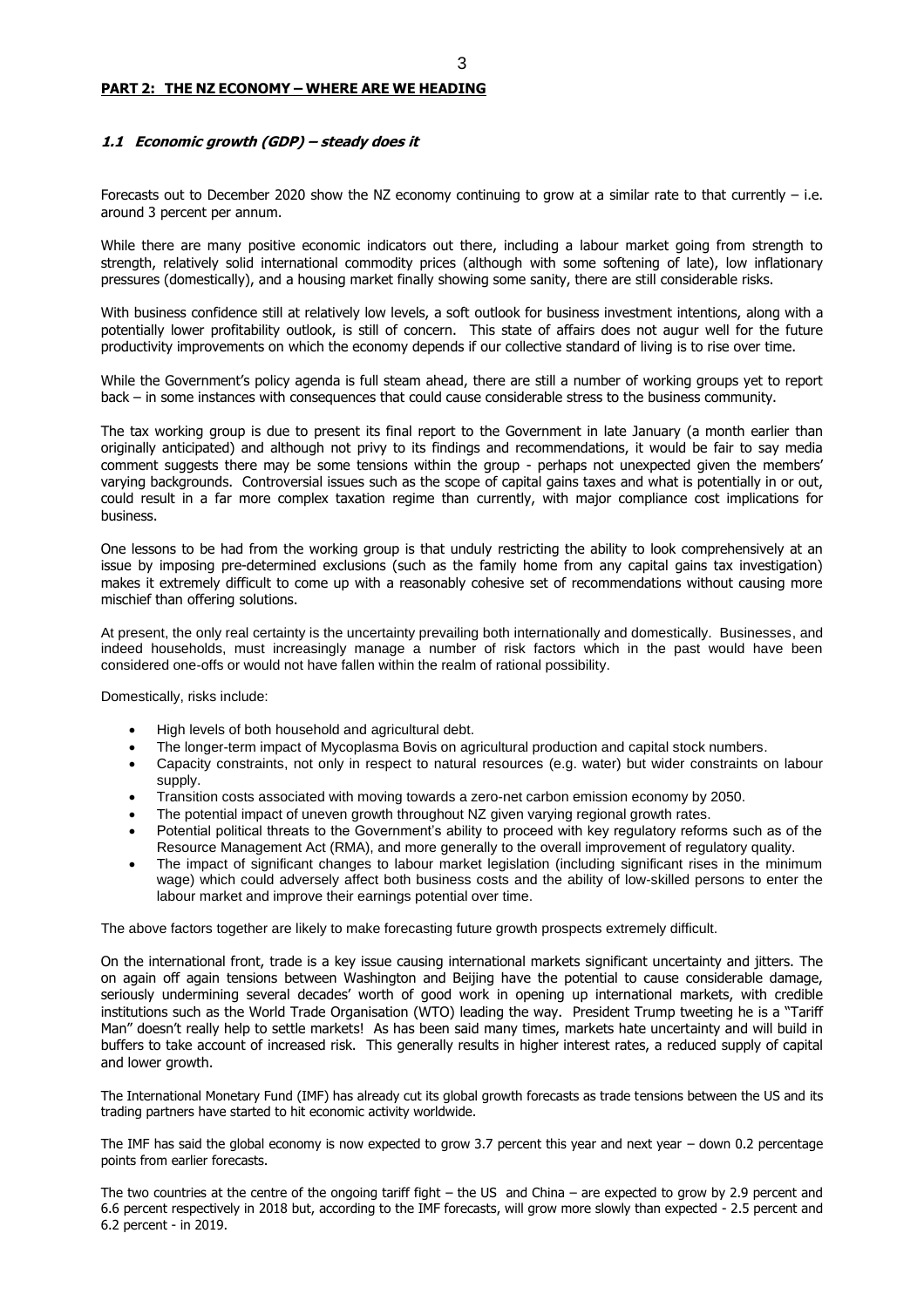Share markets around the world, and particularly in the US, have fluctuated significantly of late with both the Dow Jones and S&P 500 taking significant hits and both indexes sitting at levels similar to those at the start of the year.

Added to the global mix, the risk of a financial market correction, geopolitical hazards and the impact of moves internationally to raise interest rates in light of rising inflationary pressures have the potential to weigh significantly on future international growth prospects.

As an intentional trader still very dependent on commodity exports, NZ will not be immune from fall-out from lower international growth prospects and the flow-on effects of increasingly nationalistic and protectionist trade policies. Watch this space.

|                | <b>Years Ending</b>                      |     |     |  |  |  |  |
|----------------|------------------------------------------|-----|-----|--|--|--|--|
|                | Dec 18<br><b>Dec 19</b><br><b>Dec 20</b> |     |     |  |  |  |  |
| <b>Highest</b> | 2.9                                      | 3.2 | 3.2 |  |  |  |  |
| Average        | 2.8                                      | 2.9 | 3.0 |  |  |  |  |
| Lowest         | 77                                       | 2.8 | 2.6 |  |  |  |  |

#### **Forecasts: Real GDP percent Growth**

Source: ASB, BNZ and Westpac

#### **1.2 Monetary conditions – Shake up of Reserve Bank Act – stage 2?**

The Treasury and the Reserve Bank of NZ have released a Consultation Document entitled "Safeguarding the future of our financial system".

This round of consultation focuses on five key issues:

- Objectives: What high-level financial objectives should the Reserve Bank have?
- Regulatory Perimeter: What financial firms should the Reserve Bank regulate and how should the regulatory perimeter be set?
- Depositor Protection: Should there be depositor protection in New Zealand?
- Separation: Should the regulation of financial firms remain with the Reserve Bank?
- Governance: How should the Reserve Bank be governed, including who should make the Reserve Bank's decisions?

It is entirely appropriate for the Reserve Bank to look seriously at the soundness of its current prudential management systems to see if anything more can be done to manage risk successfully. But in doing so it should keep in mind that there is an optimal amount of resource to be used in reducing risk, given risk cannot be completely eliminated or if at all, not without great cost. For example, requiring greater financial stability could come at the significant cost of increasing the aggregate cost of capital.

The Consultation Paper outlines potential reasons for protecting depositors and also some of the risks associated with same. The pros and cons are clearly outlined in the paper and so are not repeated here; suffice it to say BusinessNZ considers the risks to be potentially significant, particularly if protection for bank depositors opens the flood-gates to requests for protection from all other kinds of investments that happen to go wrong. In short, where do the boundaries start and end?

It has to be asked why the focus is on mandatory insurance when individuals are not required to obtain compulsory insurance for other activities which could impose significant costs on them personally, on their families, and ultimately on the general public (taxpayers) via social welfare benefit payments and public health expenditure. While individuals can, and often do, insure for risks of this kind, taking out insurance is still entirely voluntary.

Many people fail to obtain appropriate cover for a whole host of possible risks (e.g. loss of employment income, health difficulties, property damage as a result of storms etc.) all of which could impose significant costs. Taken to the extreme, one could argue that those who undertake risky activities e.g. are obese or adopt a sedentary lifestyle should have to take out mandatory health insurance to minimise the cost to taxpayers should expensive health treatment be needed later in life. While voluntary insurance is available both for health-related and many other risks, generally it is not compulsory (apart from ACC levies covering workplace accidents, accidents to earners outside the workplace and motor vehicle accidents, with the taxpayer picking up the bill for personal injuries to nonearners). $<sup>1</sup>$ </sup>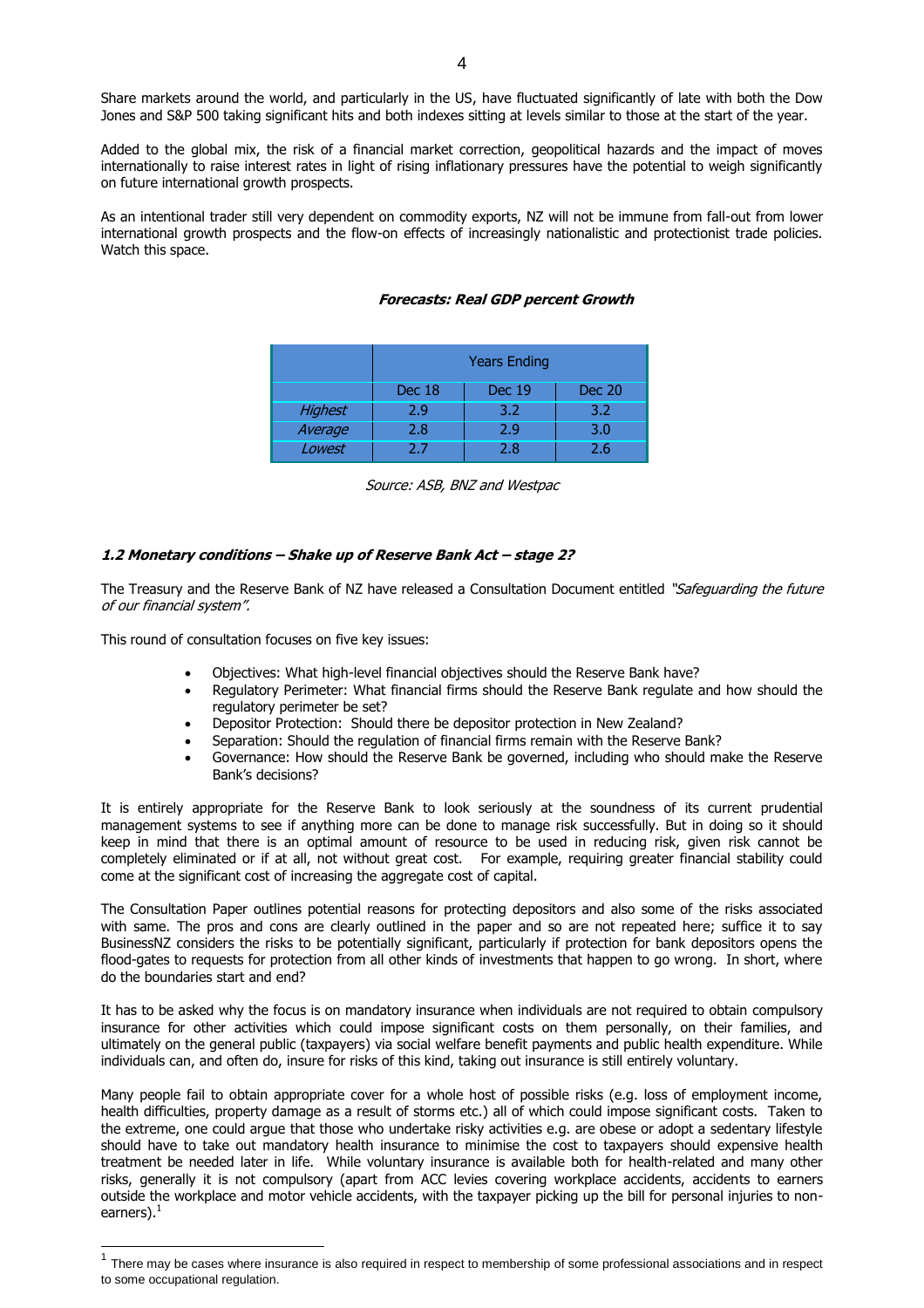There has been some push over the years to require greater use of compulsory insurance in a range of situations (including proposals for compulsory third party insurance against motor vehicle accidents) but for many reasons, including the potential for unintended consequences, the government of the day has not followed through with such proposals.

The Government needs to be aware that requiring compulsory depositor insurance (protection) will require it to explain why a great many other compulsory insurance obligations are not also imposed on individuals and households. Picking mandatory depositor insurance out from a host of other so-called issues perceived as deserving is unlikely to sit well with the NZ public, quite apart from sending a signal that implicitly (if not explicitly) government is there to bail out anyone whose finances are affected by an adverse event.

#### **Interest Rates – status quo**

The 90-day bill rate is forecast to edge up slightly by December 2020 (see forecasts below).

At its last review, the Reserve Bank, as widely predicted given some current uncertainty both nationally and internationally, kept the OCR at 1.75 percent. There is little pressure at this stage to lift the rate, certainly the majority – but not unanimous – view of the Institute of Economic Research's (NZIER's) Shadow Policy Board at its most recent review.

At the international level, an improvement in the global economy over the past year has seen a number of countries raise interest rates, albeit from a very low base. However, given trade tensions have the potential to derail relatively solid growth prospects internationally, any future rise in international interest rates is likely to be tempered.

#### **Forecasts: Interest Rates (90-day bills)**

|                      | Years ending                             |  |  |  |  |  |  |
|----------------------|------------------------------------------|--|--|--|--|--|--|
|                      | <b>Dec 20</b><br>Dec 18<br><b>Dec 19</b> |  |  |  |  |  |  |
| Highest <sup>-</sup> | 2.0<br>2.3<br>2.5                        |  |  |  |  |  |  |
| Average              | 2.0<br>2.4                               |  |  |  |  |  |  |
| Lowest               | ר ר                                      |  |  |  |  |  |  |

Source: ASB, BNZ and Westpac

#### **The NZ dollar – in the zone**

On balance, the \$NZ is expected to remain relatively stable against both the \$Australian and the \$US. As a consequence, the Trade-weighted- Index (TWI) is also expected to remain constant out to December 2020.

But despite current forecasts, the risks of wild swings in exchange rates cannot be ruled out with particular attention focused on international economic developments, both interest rate movements and potential trade wars.

Uncertainty over trade deals and uncertainty in general will affect the currencies of countries such as NZ that depend largely on commodity-based exports.

Some softening of late notwithstanding, commodity prices in general have remained relatively stable, particularly the price of agricultural commodities. The currencies of countries heavily dependent on commodity-based exports, such as NZ, tend to follow world commodity prices relatively closely. Currently, there appear overall to be no major factors to disturb this relative stability.

However, trying to predict the future value of the NZ dollar or any other currency is a fraught exercise. Some volatility continues to be the name of the game, mainly the result of external factors rather than domestic policies per se.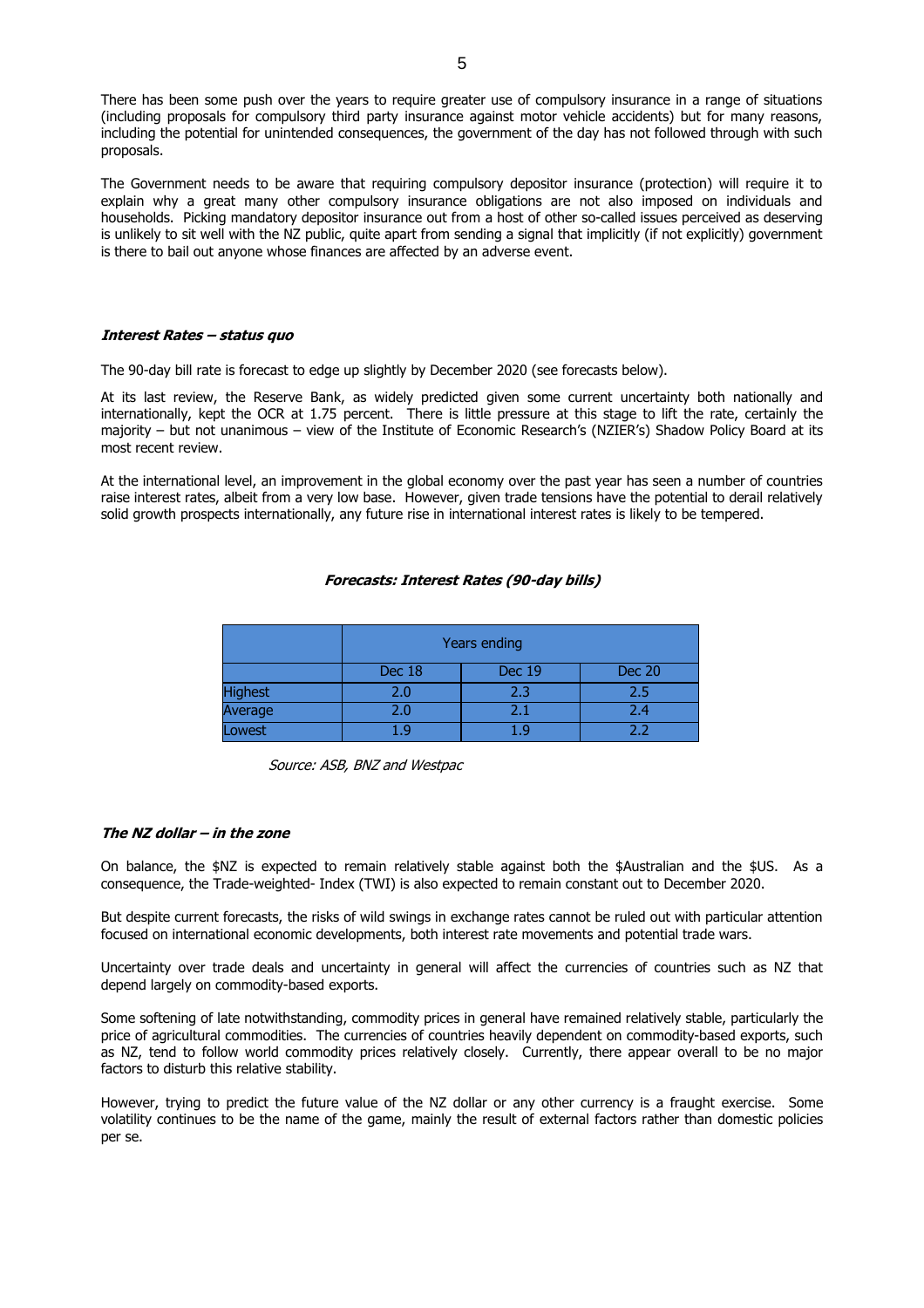#### **Forecasts: Exchange Rates**

| AUD (cents)    |                   |               |               | USD (cents)    |        |               |               |
|----------------|-------------------|---------------|---------------|----------------|--------|---------------|---------------|
|                | Dec 18            | <b>Dec 19</b> | <b>Dec 20</b> |                | Dec 18 | <b>Dec 19</b> | <b>Dec 20</b> |
| <b>Highest</b> | 0.95              | 0.93          | 0.92          | <b>Highest</b> | 0.69   | 0.70          | 0.73          |
| Average        | 0.92 <sub>1</sub> | 0.91          | 0.91          | Average        | 0.67   | 0.67          | 0.69          |
| Lowest         | 0.90              | 0.89          | 0.89          | Lowest         | 0.65   | 0.62          | 0.66          |

| <b>TWI</b>                               |      |      |      |  |  |  |
|------------------------------------------|------|------|------|--|--|--|
| <b>Dec 19</b><br><b>Dec 20</b><br>Dec 18 |      |      |      |  |  |  |
| <b>Highest</b>                           | 75.2 | 75.6 | 75.5 |  |  |  |
| 72.3<br>73.1<br>Average<br>72.5          |      |      |      |  |  |  |
| <b>Lowest</b>                            | 71.4 | 68.6 | 69.4 |  |  |  |

Source: ASB, BNZ and Westpac

#### **Inflation – stability rules to date**

Forecasts below show inflation as measured by the Consumers' Price Index (CPI) is likely to remain well within the Reserve Bank's target band of 1-3 percent to December 2020.

While the September quarter 2018 result came in slightly ahead of market expectations, this was somewhat influenced by "one-offs" e.g. increased petrol prices (which subsequently dropped back considerably going into the December 2018 quarter).

However, despite the relatively stable inflation outcomes expected over the next couple of years, there are both upward and downward risks to maintaining inflation within the Reserve Bank target band.

On the tradeable side, a slight lower outlook for commodity prices should see any tradeables' inflation relatively subdued, supported by a relatively stable \$NZ.

On the domestic front, increases to the minimum wage for lower income earners may put some upward pressure on prices although in most industries, both domestic and international, the pressure will either see costs largely absorbed through greater productivity gains or households sourcing materials off-shore.

Insurance costs have increased significantly as reinsurers re-price not only earthquake risk but risks associated with possible events such as the impact of climate change, which could cause increased flooding in some areas. But also, given NZ's relatively small population but with the potential for significant claims costs as a result of natural disasters, there is a risk that some insurers will leave the market completely.

#### And there are downside pressures on inflation.

Over recent years, global competition and innovation have allowed the development of better products and services at lower cost. Consequently, the old argument that as demand ratchets up, prices will rise does not necessarily hold good now as it did in the past. Prices over a wide range of products and services are dropping, both in real and nominal terms, a significant shift away from the traditional assumption that generalised inflation is here to stay. Moreover, consumers have much more choice about where they can source their products, including the fact that on-line shopping is now a very fast and efficient method of obtaining goods and services.

House prices have largely stabilised, although there are pockets across the country where there are still significant price rises.

In general, the housing market is cooling faster than many predicted as migration continues to ease, while the Government is considering a number of policy changes also likely to have a sobering effect on house price inflation. The latter include loss ring fencing, extension of the bright line test, and changes to the tax treatment of housing that might come out of the Tax Review, particularly some form of capital gains tax.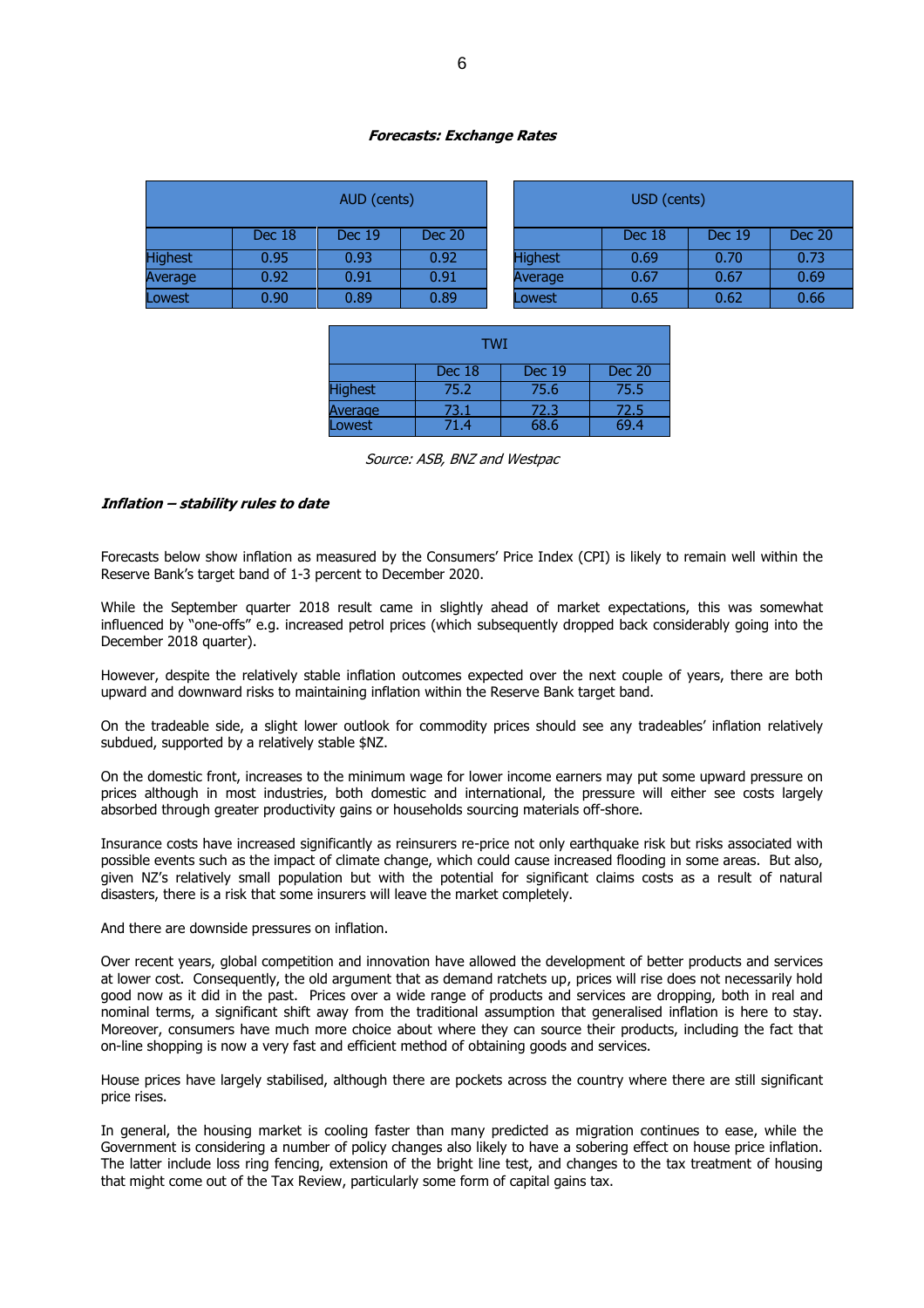The trending down of net long-term migration numbers, after the record number of people coming into the country over the last few years, is continuing to take pressure off both the housing market and general demand. But the Government's decision to stop foreigners buying property in NZ is likely to have little effect on house prices other than in unique key areas such as Queenstown and to a lesser extent, Auckland.

Given all the above, the factors potentially driving up inflationary pressures closely align with those driving inflationary pressures down. Therefore, it is unlikely the Reserve Bank will, for some time, be moving interest rates either up or down.

|                | <b>Years Ending</b>                      |     |     |  |  |  |
|----------------|------------------------------------------|-----|-----|--|--|--|
|                | Dec 18<br><b>Dec 19</b><br><b>Dec 20</b> |     |     |  |  |  |
| <b>Highest</b> | 2.1                                      | 1.9 | 2.1 |  |  |  |
| Average        | 2.0                                      | 1.8 | 1.9 |  |  |  |
| owest          |                                          |     |     |  |  |  |

#### **Forecasts: Percent Change in Inflation (CPI)**

Source: ASB, BNZ and Westpac

#### **1.3 Business activity and confidence**

#### **Business activity and business confidence – all mixed up**

Though a number of business activity indicators are still relatively solid, business confidence remains in the doldrums with little real uplift since the post-election drop-off last year.

However, key quantitative indicators, such as the latest BNZ-BusinessNZ Performance of Manufacturing Index (PMI) and its sister survey, the Performance of Services Index (PSI), remain in solid expansion mode.

Activity in NZ's manufacturing sector for November produced a result similar to that of the previous month.

The seasonally-adjusted BNZ-BusinessNZ Performance of Manufacturing Index (PMI) for November 2018 was 53.5 (a PMI reading above 50.0 indicates that manufacturing is generally expanding; below 50.0 that it is declining). Although this was 0.2 points lower than October, it remained just above the long-term average of 53.4 for the survey.

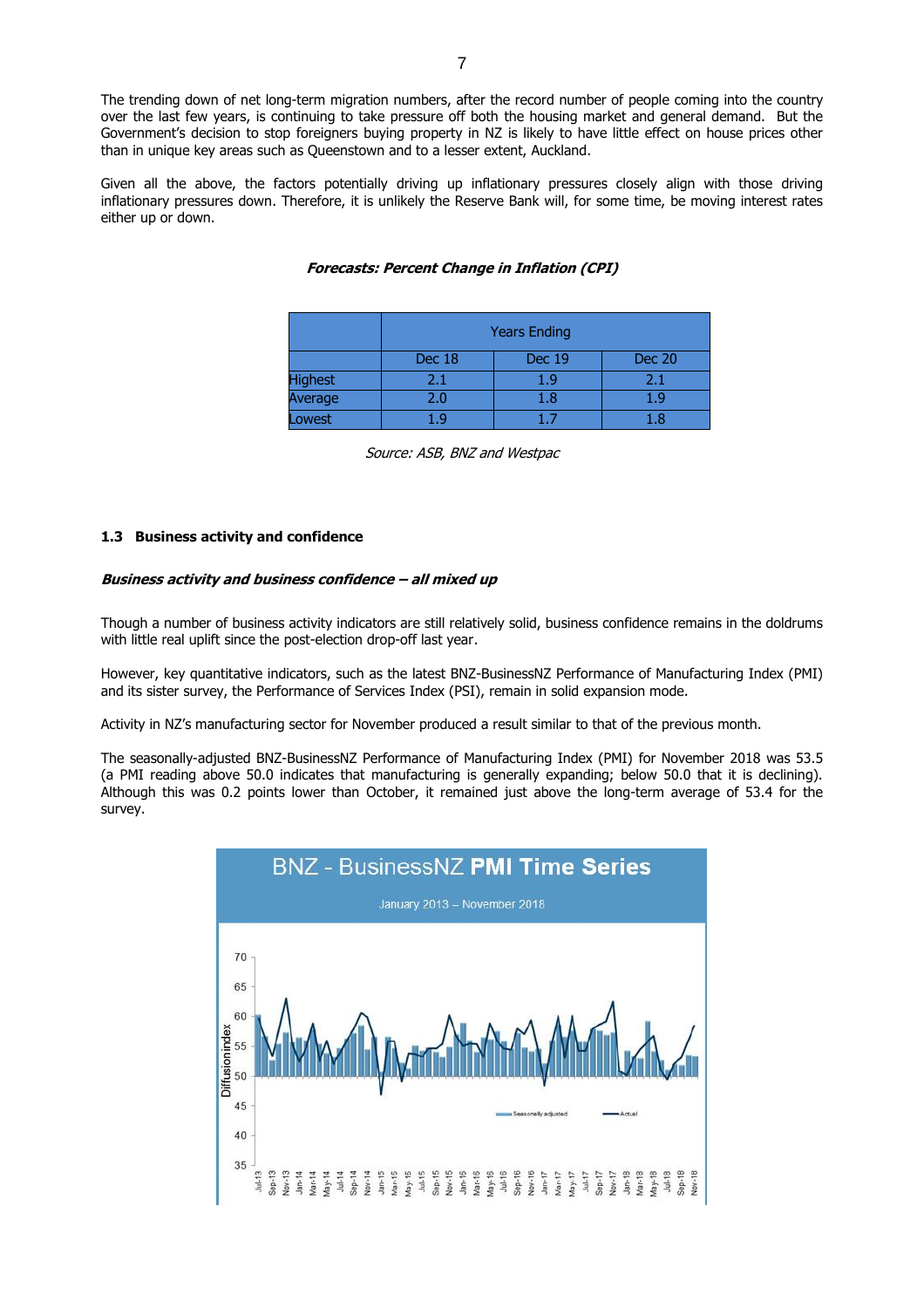In addition, the proportion of positive comments for November (60.1%) improved from October (58.3%). Seasonal factors were obviously a major discussion point, although a number of responses pointed to increased general customer demand and sales.

**Main Indices** 

#### Production 51.5  $\alpha^a$ **Deliveries** Employment 52.5 51.3 **New Orders Finished Stocks** 56.3 54.2

The NZ services sector experienced a decrease in expansion levels during November, according to the BNZ-BusinessNZ Performance of Services Index (PSI).

The PSI for November was 53.5, 1.9 points lower than October (A PSI reading above 50 indicates the services sector is generally expanding: below 50.0 that it is declining), and a return to levels of expansion last seen in August. It was also below the long-term average of 54.5 for the survey.



Although the sub-index of employment (54.7) was at its highest level since December 2017, activity/sales (53.6) returned to levels last experienced in February, while stock/inventories (50.7) dropped back to levels last seen in April 2017. New orders/business (57.3) remained in healthy territory, although supplier deliveries (48.5) went into contraction, the first time one of the sub-indexes has produced a negative result for 5 months.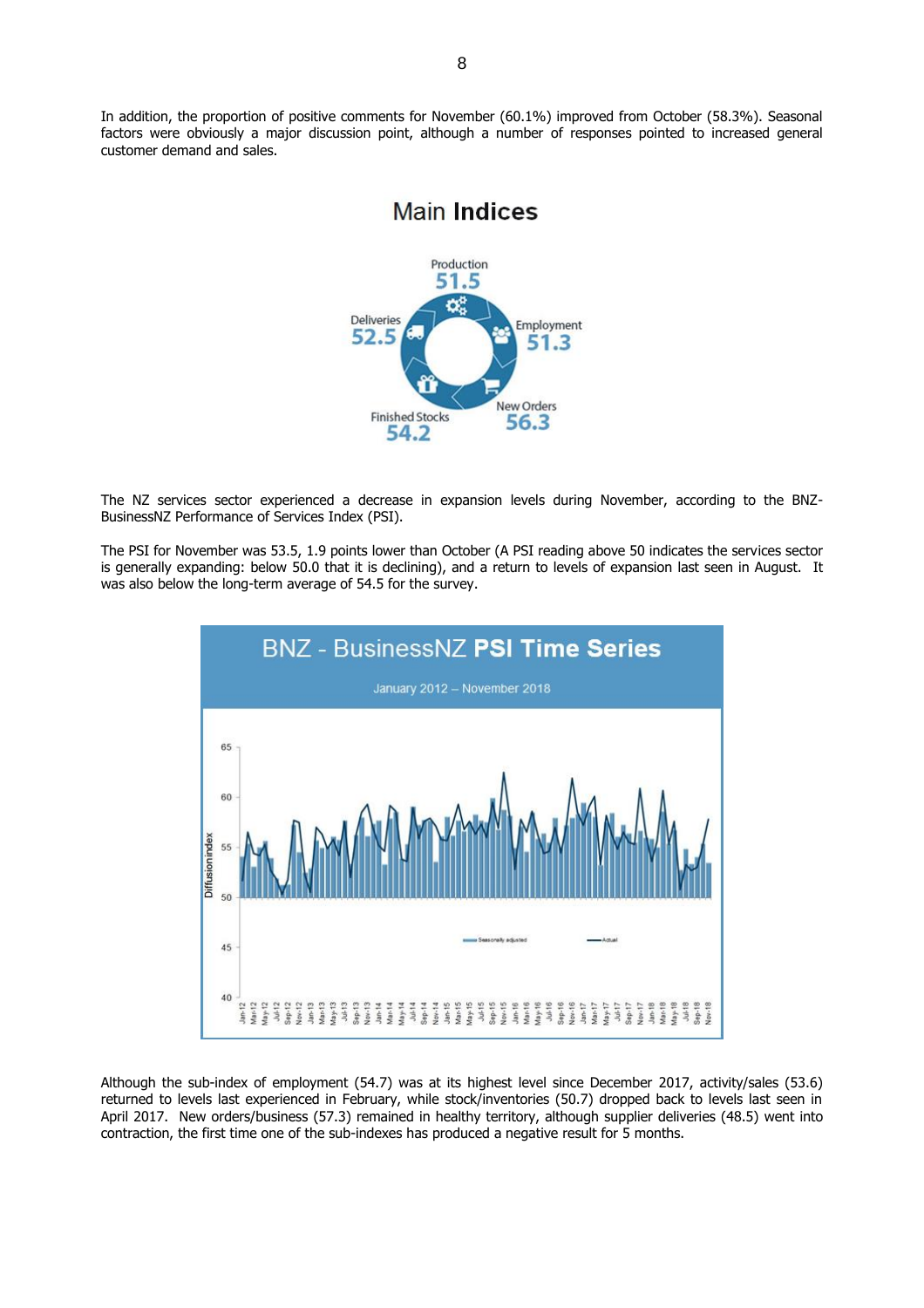# **Main Indices**



Despite the dip in expansion, the proportion of positive comments in November (60.1%) rose from October (56.5%) and September (50.7%). Christmas is playing a large part in the increased activity, although a number of comments also referred to the end of year rush to complete projects.

But continuing positive results for both the PMI and PSI aside, a number of business confidence surveys show business confidence remaining at historically low levels.

There will likely be a range of reasons for such business community pessimism, not least the uncertainty over policy direction.

Perhaps more importantly, a number of surveys show that businesses' view of their own activity levels, while relatively stable, is still low by historical standards. Some commentators have rightly said that confidence has often fallen post-election in the past but that businesses continue to be concerned about their own business prospects is worrying given the relatively close connection between how firms see their prospects and economic growth over time. Equally worrying is that the concern is evident over a wide range of surveys on business sector confidence, tending to negate bias factors that might be associated with any particular survey.

The other critical concern is that measures on employment intentions and investment remain lacklustre. Lower investment intentions are not good news since the need to improve productivity is key to improving NZ's standard of living over time. Greater investment is critical to productivity growth and businesses resisting the implementation of investment plans are not what NZ needs at this stage.

#### **1.4 Labour market – reform continuing apace**

The Government continues apace with labour relations reform through both legislative changes and the establishment of a number of working parties focused on advancing its agenda. Many working groups have yet to report back on issues such as the Holidays Act and Fair Pay Agreements.

#### **Employment – at capacity**

According to StatisticsNZ's Household Labour Force Survey (HLFS) for the September 2018 quarter, while employment continued to show solid growth, underpinned by record labour force participation, the unemployment rate dropped to 3.9 percent.

While care needs to be taken not to read too much into the results for one quarter, it is fair to say the labour market is approaching what could be described as full employment.

It is interesting, but not unexpected, that a number of business and research organisations' surveys show the inability to recruit skilled (and in some cases unskilled) labour as now one of the biggest issues affecting business productivity.